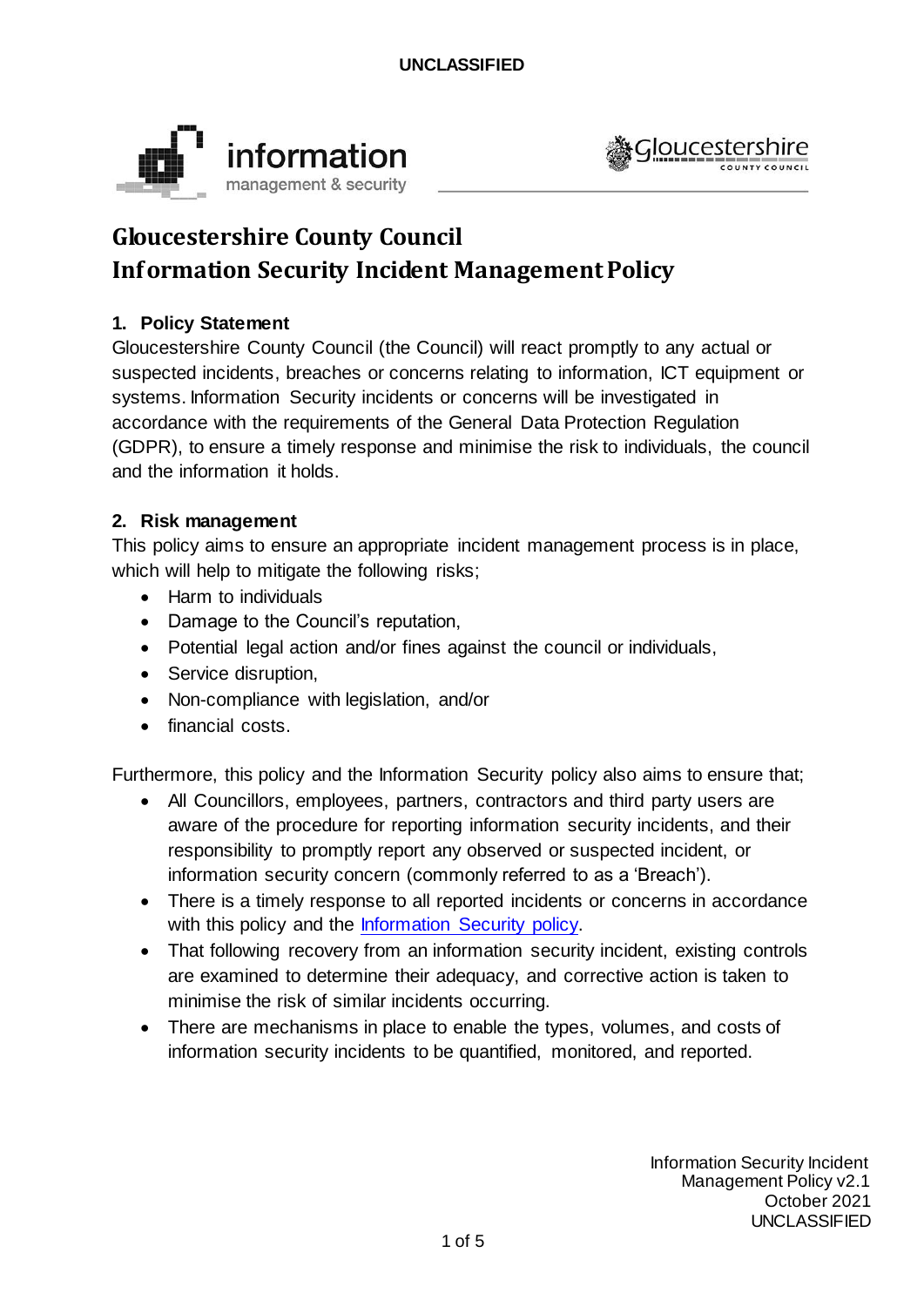## **3. Scope**

This policy applies to all councillors, employees, partners, contractors and agents of the Council who use or who have access to the Council's information, systems, ICT equipment or ICT facilities.

All such users are expected to comply with this policy at all times when using the council's information, systems, ICT equipment, or ICT facilities,.Whether accessed locally or remotely (e.g. via the council's Remote Access Gateway, or via any council owned device). Breach of this policy may be dealt with under the council's [Disciplinary and Dismissals Procedure](https://staffnet.gloucestershire.gov.uk/employee-information-and-support/hr-and-employment-handbook/disciplinary-and-dismissals/) and in serious cases, may be treated as gross misconduct leading to summary dismissal.

## **4. Definition of an Information Security Incident**

An information security incident is any action that may compromise the confidentiality, integrity (i.e. accuracy or completeness), or availability of information. This includes information stored and processed electronically and information stored in other forms, such as on paper or microfiche.

A personal data breach is further defined as a breach of security leading to the accidental or unlawful destruction, loss, alteration, corruption, unauthorised disclosure of, or access to, personal data; including breaches that are the result of both accidential and deliberate causes.

An information security incident includes, but is not restricted to, the following:

- Unauthorised or inappropriate access or attempts to access or use, information or systems.
- Deliberate or accidential action (or inaction) by a data controller or processor. Transfer of personal and/or special category (sensitive) information to those who are not entitled to receive it.
- Loss or theft of personal and/or special category (sensitive) information or ICT equipment.
- Unauthorised changes to information, system hardware, or software. Loss of availability of personal data.
- A virus infection or cyber attack where data is made unavailable via encryption or ransomware.
- Non-compliance with information security policies

#### **5. Reporting an Information Security Incident or Concern**

The Council encourages an open, honest and immediate reporting system that is used to minimise impact, improve practice and reduce risk. All councillors, employees, partners, contractors and agents of the council have a duty to report any observed or suspected information security incident(s), or information security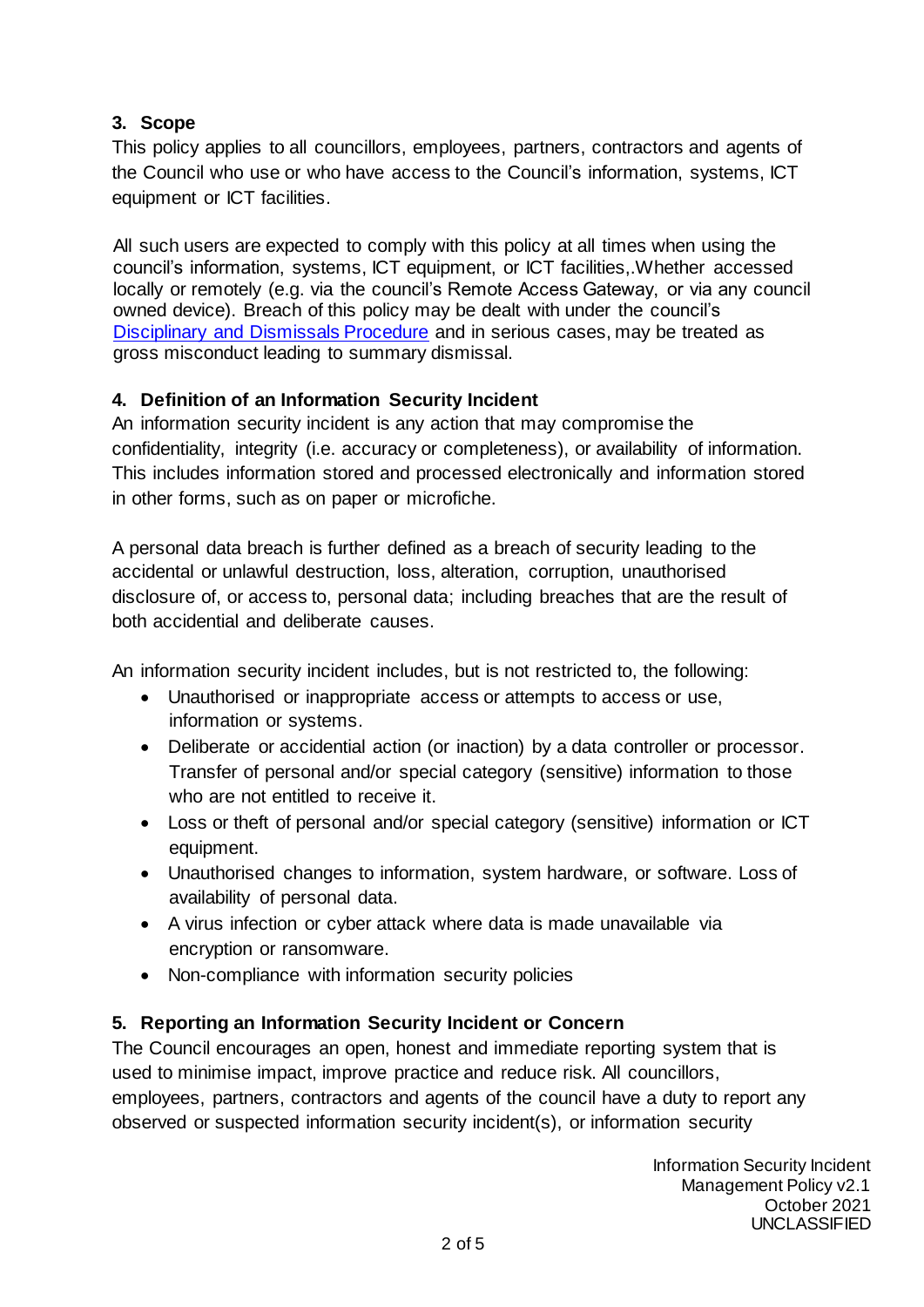concerns as soon as they become aware of them. Reports must be made by contacting one or more of the following (depending on the nature of the incident):

- The Information Management Service at [informationsecurity@gloucestershire.gov.uk;](mailto:informationsecurity@gloucestershire.gov.uk)
- ICT Service Desk via [Service Now.](https://gcc.service-now.com/)

Incidents can also be reported via the [Council's confidential reporting procedure.](https://staffnet.gloucestershire.gov.uk/employee-information-and-support/hr-and-employment-handbook/grievance-resolution-process/guidance/general-guidance/whistleblowing/)

Reports must provide all relevant information, including:

- Contact name and number of person reporting the incident/concern (unless reporting anonymously);
- Team/service manager;Location, date, time and circumstances of the incident/concern;
- Whether the incident involves unauthorised access, use, or loss of information and if so its protective marking or sensitivity;
- Whether the incident puts any person or other information at risk; Asset ID (if applicable).

The person reporting an information security incident or concern will receive confirmation that their report has been received and will be dealt with appropriately in accordance with this policy.

This policy is supported by the [Incident Response and Escalation Procedure.](https://staffnet.gloucestershire.gov.uk/internal-services/information-management-service/information-security-incidents/)

## **6. Logging an Information Security Incident or Concern**

Details of all information security incidents/concerns will be logged centrally on the Council's Information Security Incident Management system.

## **7. Investigating an Information Security Incident or Concern**

When an incident or concern is reported, Information Security will ensure that an initial impact assessment is undertaken; this will determine the severity of the incident and the seniority of the manager assigned to lead/manage the investigation. It is then the responsibility of the assigned investigating officer to ensure each information security incident/concern is investigated promptly and thoroughly in accordance with the Information Security – [Incident Response and Escalation](https://staffnet.gloucestershire.gov.uk/internal-services/information-management-service/information-security-incidents/)  [Procedure.](https://staffnet.gloucestershire.gov.uk/internal-services/information-management-service/information-security-incidents/)

Each investigation and its results must be fully documented by the Investigating Officer and all related documentation retained and stored centrally for 6 years by the Information Management Service.

The Information Assurance Manager and Information Security team have joint responsibility for ensuring that all information security incidents are investigated, documented, and reported to the Information Board.

In instances where a more detailed investigation or internal review is required the relevant director will be contacted and asked to nominate an appropriate senior manager. If, for any reason, the senior manager is unable undertake the

Information Security Incident Management Policy v2.1 October 2021 UNCLASSIFIED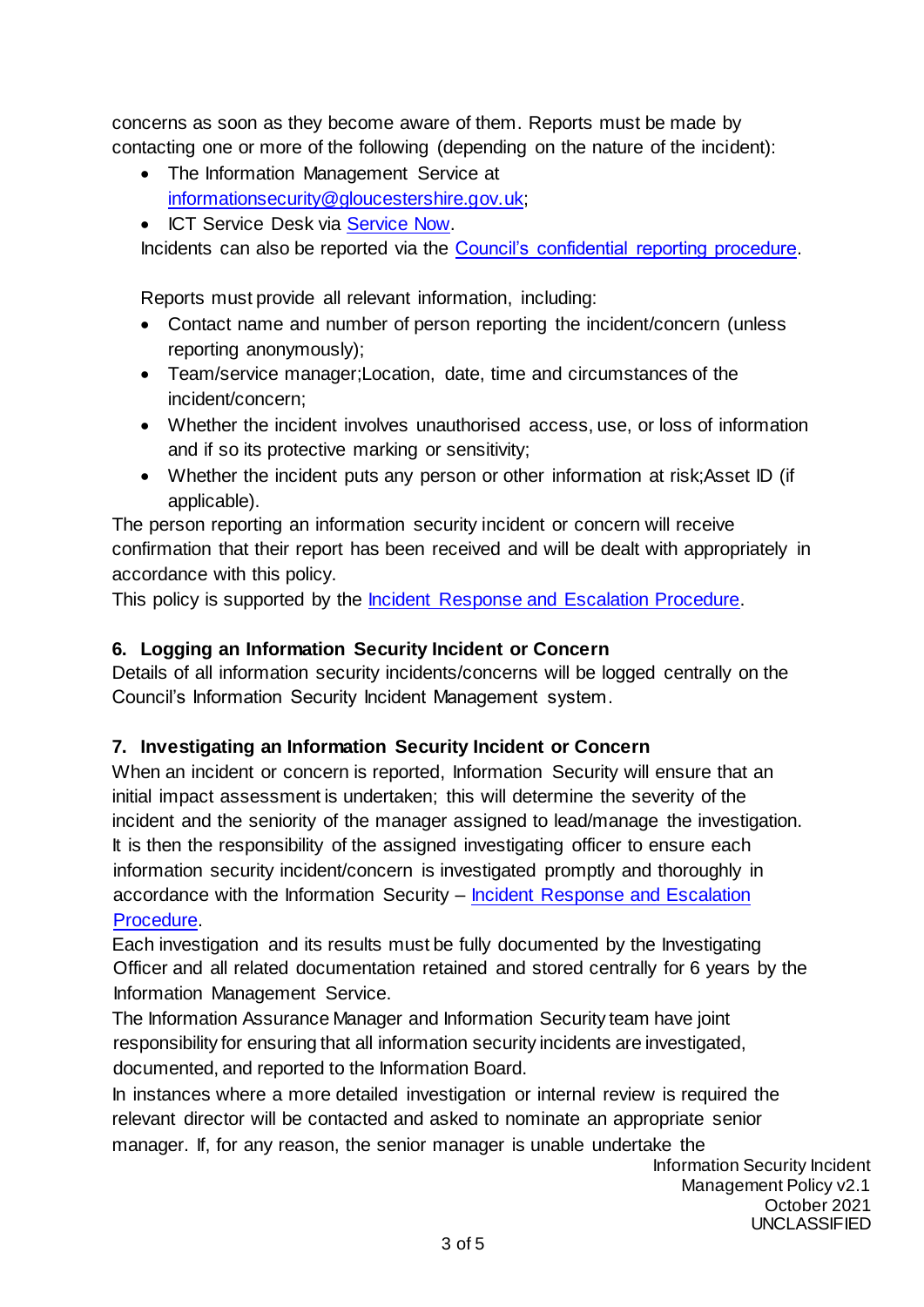investigation/internal review they will be expected to appoint an alternative manager of equal seniority.

## **8. Policy Compliance**

Security breaches that result from a deliberate or negligent disregard of any security policy requirements may, in the Council's absolute discretion, result in disciplinary action being taken against that employee. In the event that breaches arise from the deliberate or negligent disregard of the Council's security policy requirements by a user who is not a direct employee of the Council, the Council shall take such punitive action against that user and/or their employer as the Council in its absolute discretion deems appropriate.

The Council may, in its absolute discretion refer the matter of any breach of the Council's security policy requirements to the police for investigation and (if appropriate) the instigation of criminal proceedings if in the reasonable opinion of the Council such breach has or is likely to lead to the commissioning of a criminal offence.

If you don't understand the implications of this policy or how it applies to you please contact the following for advice:

• The Information Management Service at [informationsecurity@gloucestershire.gov.uk](mailto:informationsecurity@gloucestershire.gov.uk)

#### **9. Review and Revision**

This policy will be reviewed every 12 months.